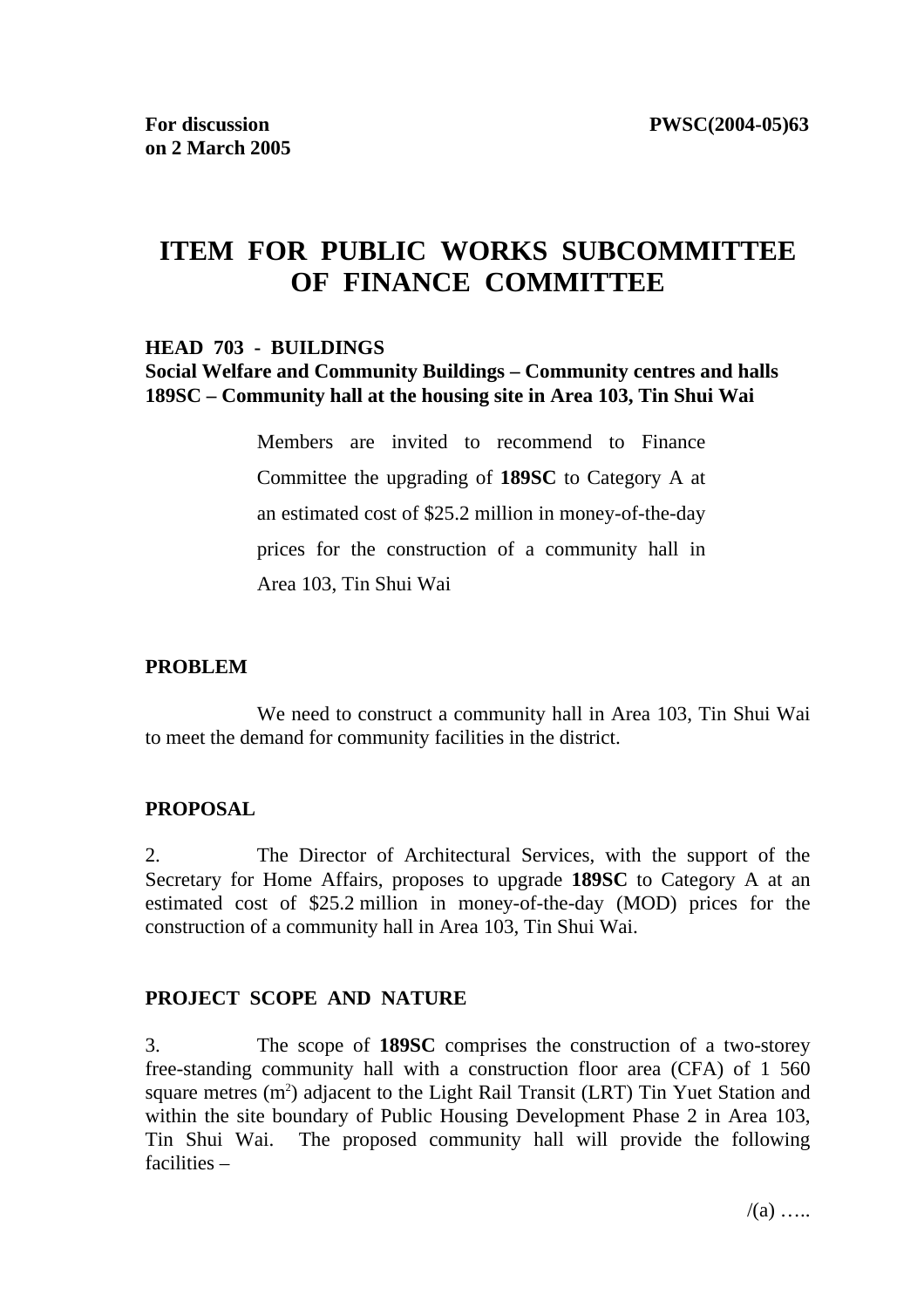- (a) a multi-purpose hall with a seating capacity of 450, a stage and its ancillary store, a meeting room, and dressing rooms;
- (b) a conference room;
- (c) a management office;
- (d) a store room and toilets; and
- (e) other ancillary facilities such as car parking area, loading/unloading area, circulation area, and mechanical and electrical plant rooms .

 A site plan is at Enclosure 1 and a computer montage of the proposed community hall is at Enclosure 2. As the proposed community hall will be built within the site boundary of Public Housing Development Phase 2 in Area 103, Tin Shui Wai, we intend to entrust the design, construction and supervision of works of the project to the Director of Housing (D of H) to avoid any interface problems. To tie in with the master programme of the above housing development, we plan to start the construction works in October 2005 for completion in March 2008.

# **JUSTIFICATION**

4. The proposed community hall is located at Area 103, Tin Shui Wai North. There are a number of public and private housing estates, including Tin Yuet Estate, Tin Fu Court, Tin Heng Estate, Tin Chak Estate, Tin Yat Estate, Grandeur Terrace, Vianni Cove, Tin Wah Estate and Tin Chung Court in the area. The population in the area is around 120 000 at present. With the full intake of Tin Yan Estate and the completion of new housing estates in Areas 103 and 104, the population of Tin Shui Wai North will increase to 143 000 by 2008.

5. At present, there is no community centre or hall in Tin Shui Wai North. The nearest ones are the Tin Shui Community Centre (TSCC) and Tin Yiu Community Centre (TYCC) in Tin Shui Wai South, which are at about 20 to 25 minutes' ride by LRT away from Tin Shui Wai North (location map at Enclosure 3). The travelling time and cost involved have discouraged residents in Tin Shui Wai North from using these facilities. Besides, these two community centres are already serving a population of some 275 000 in Tin Shui Wai with a high utilisation rate. Average utilisation rate in 2004 stood at 84% for TSCC and 82% for TYCC. We therefore need to construct a community hall in Tin Shui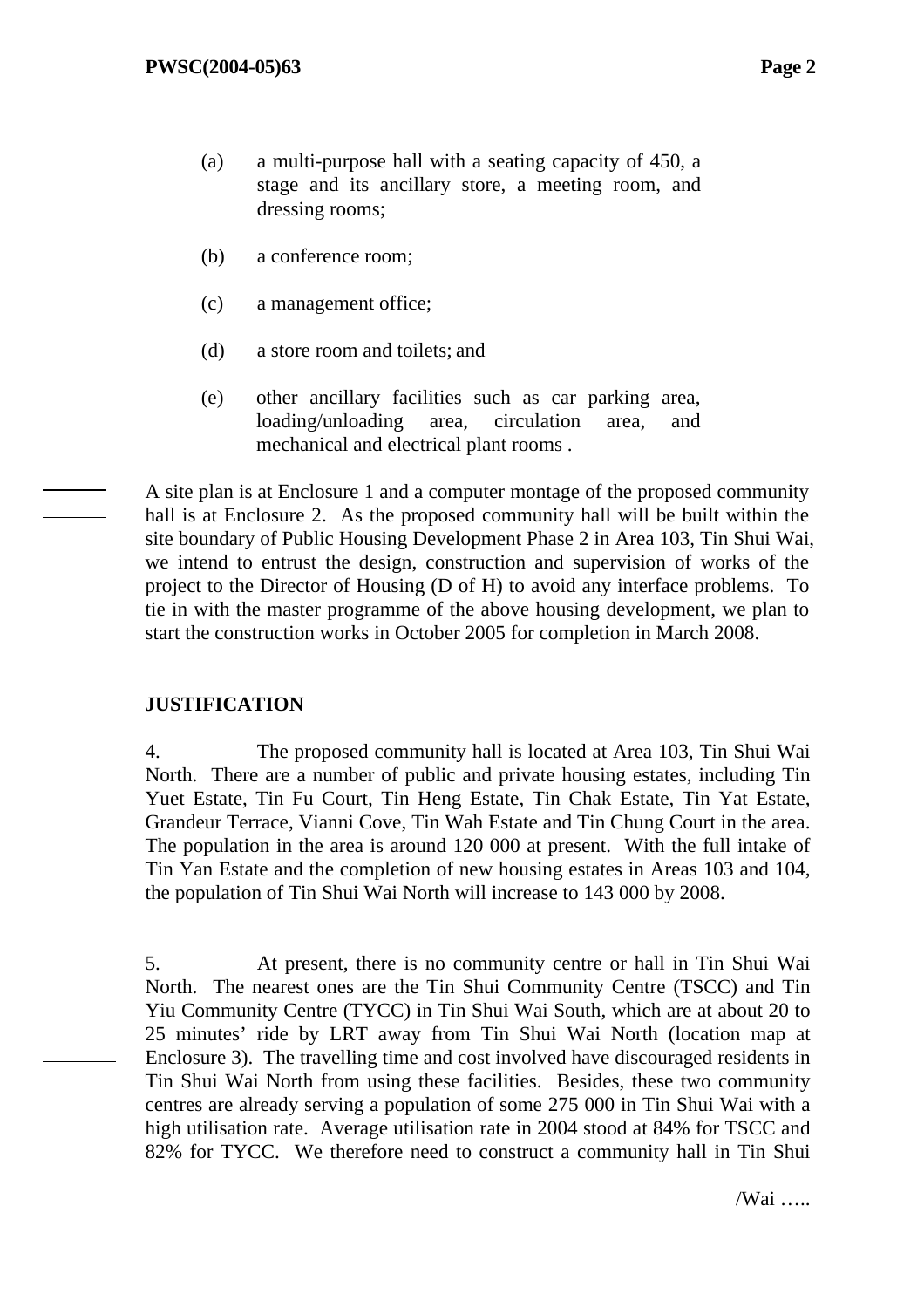Wai North to provide the local community with a proper venue for holding community activities so as to help cultivate a sense of belonging among local residents. The new community hall can also relieve the pressure on the existing TSCC and TYCC in Tin Shui Wai South.

# **FINANCIAL IMPLICATIONS**

6. We estimate the capital cost of the project to be \$25.2 million in MOD prices (see paragraph 7 below) as follows –

|     |                                      | \$ million |                 |
|-----|--------------------------------------|------------|-----------------|
| (a) | Foundation works                     | 3.0        |                 |
| (b) | <b>Building</b>                      | 12.5       |                 |
| (c) | <b>Building services</b>             | 5.5        |                 |
| (d) | Drainage                             | 0.2        |                 |
| (e) | <b>External works</b>                | 0.6        |                 |
| (f) | Furniture and equipment <sup>1</sup> | 0.9        |                 |
| (g) | Housing Authority on- $cost^2$       | 0.5        |                 |
| (h) | Contingencies                        | 2.2        |                 |
|     | Sub-total                            | 25.4       | (in September   |
| (i) | Provision for price adjustment       | (0.2)      | 2004 prices)    |
|     | Total                                | 25.2       | (in MOD prices) |
|     |                                      |            | $/$ The         |

<sup>1</sup> Calculation of the estimated cost of furniture and equipment is based on an indicative list of items required, including public address system, stage lighting and curtain, office furniture, recreational and conference facilities.

\_\_\_\_\_\_\_\_\_\_\_\_\_\_\_\_\_\_\_\_\_\_\_\_\_\_\_\_\_\_\_\_\_\_\_\_\_\_\_\_\_\_\_\_\_\_\_\_\_\_\_\_\_\_\_\_\_\_\_\_\_\_\_\_\_

<sup>&</sup>lt;sup>2</sup> This is the estimated cost to be charged by Housing Authority for the design, construction and supervision of the project.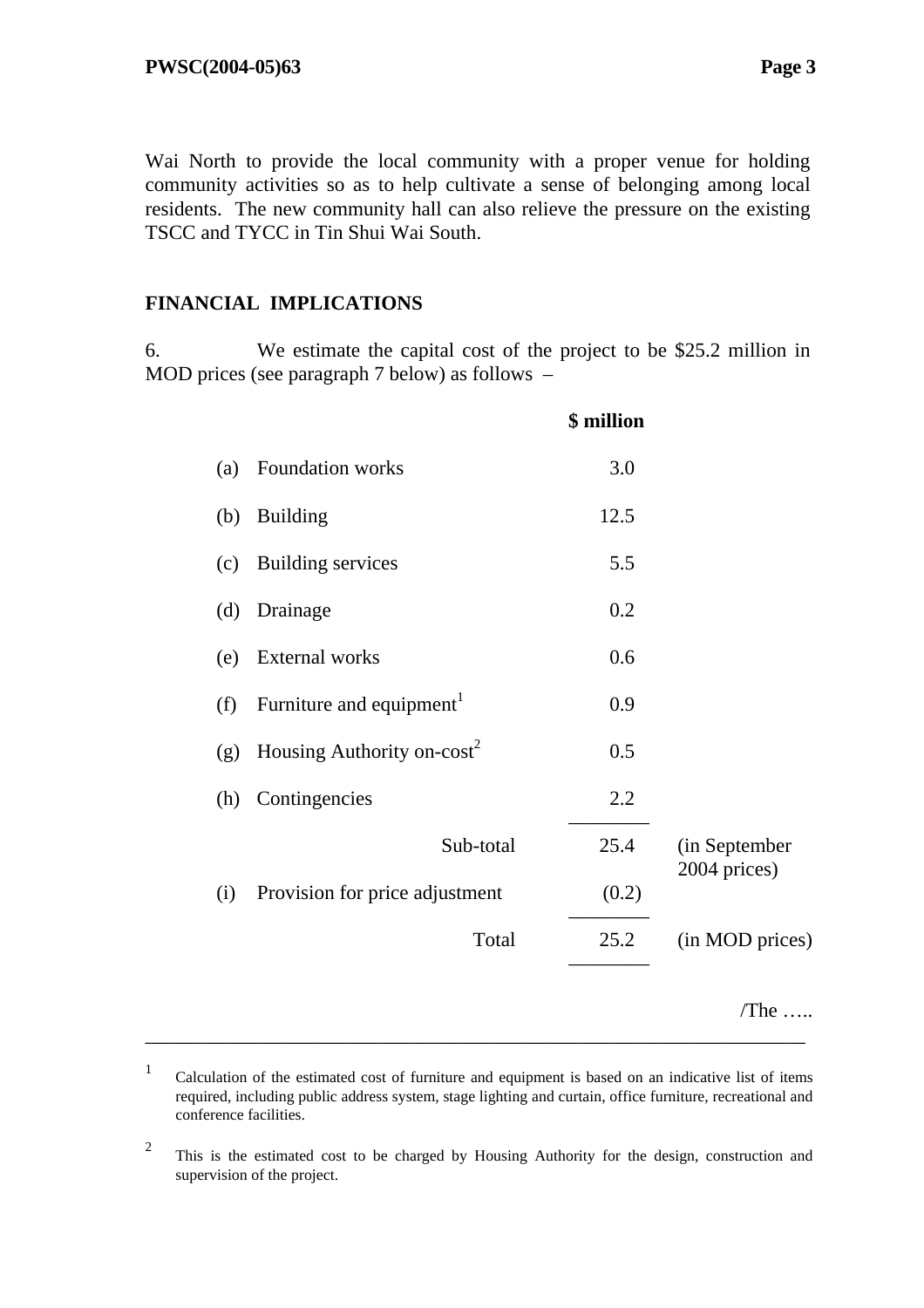The CFA of  $189SC$  is  $1560 \text{ m}^2$ . The estimated construction unit cost, represented by the building and the building services costs, is \$11,538/m<sup>2</sup> of CFA in September 2004 prices. We consider this unit cost reasonable as compared with similar projects built by the Government.

7. Subject to approval, we will phase the expenditure as follows –

| Year        | \$ million<br>(Sept 2004) | <b>Price</b><br>adjustment<br>factor | \$ million<br>(MOD) |
|-------------|---------------------------|--------------------------------------|---------------------|
| $2005 - 06$ | 2.0                       | 0.99000                              | 2.0                 |
| $2006 - 07$ | 19.4                      | 0.98753                              | 19.2                |
| $2007 - 08$ | 3.1                       | 0.99123                              | 3.1                 |
| $2008 - 09$ | 0.6                       | 0.99990                              | 0.6                 |
| $2009 - 10$ | 0.3                       | 1.01515                              | 0.3                 |
|             | 25.4                      |                                      | 25.2                |
|             |                           |                                      |                     |

8. We have derived the MOD estimates on the basis of the Government's latest forecast of trend rate of change in the prices of public sector building and construction output for the period 2005 to 2010. D of H intends to award the contract on a lump-sum basis because he can clearly define the scope of the works in advance, leaving little room for uncertainty. The contract will provide for price adjustments because the contract period will exceed 21 months.

9. We estimate the annual recurrent expenditure arising from this project to be \$1.1 million.

# **PUBLIC CONSULTATION**

10. We consulted the Social Services, Housing and Publicity Committee of the Yuen Long District Council on 7 January 2005. The Committee supported the project and urged for its early implementation. We will keep the Committee informed of the detailed design and progress of the project. We have issued an information paper to the Legislative Council Panel on Home Affairs to brief members on the project.

# **/ENVIRONMENTAL** …..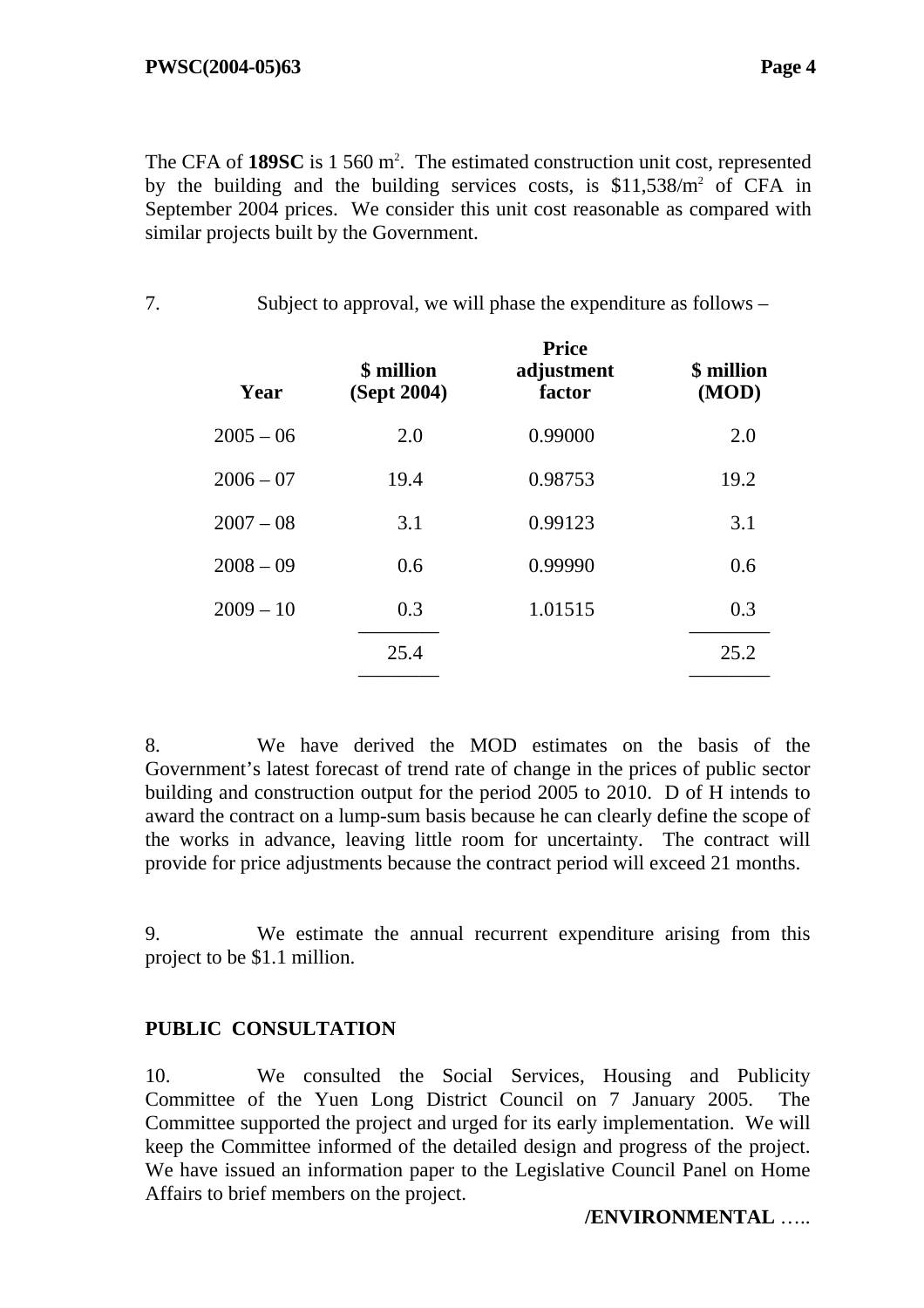# **ENVIRONMENTAL IMPLICATIONS**

11. This is not a designated project under the Environmental Impact Assessment Ordinance. The project will have no adverse environmental impacts. During construction, D of H will control noise, dust and site run-off nuisances to within established standards and guidelines through the implementation of mitigation measures in the contract. These measures include the use of silencers, mufflers, acoustic lining or shields for noisy construction activities, frequent cleaning and watering of the site, and the provision of wheel-washing facilities.

12. At the planning and design stages, D of H has considered measures to reduce the generation of construction and demolition (C&D) materials. D of H has introduced more prefabricated building elements into the project design to reduce temporary formwork and construction waste. These include dry-wall partitioning and proprietary fittings and fixtures. D of H will use suitable excavated materials for filling within the project site to minimise off-site disposal. In addition, D of H will require the contractor to use metal site hoardings and signboards so that these materials can be recycled or reused in other projects.

13. D of H will require the contractor to submit a waste management plan (WMP) for approval. The WMP will include appropriate mitigation measures to reduce, reuse and recycle C&D materials. D of H will ensure that the day-to-day operations on site comply with the approved WMP. D of H will control the disposal of public fill and C&D waste to designated public filling facilities and landfills respectively through a trip-ticket system. The contractor will be required to separate public fill from C&D waste for disposal at appropriate facilities. D of H will record the disposal, reuse and recycling of C&D materials for monitoring purposes. D of H estimates that the project will generate about 3 300 cubic metres  $(m^3)$  of C&D materials. Of these, D of H will reuse about 2 460 m<sup>3</sup> (74.6%) on site, 800 m<sup>3</sup> (24.2%) as fill in public filling areas<sup>3</sup>, and dispose of 40 m<sup>3</sup> (1.2%) at landfills. The notional cost of accommodating  $C&D$ waste at landfill sites is estimated to be \$5,000 for this project (based on a notional unit  $\cos t^4$  of \$125/m<sup>3</sup>).

/ **LAND** …..

\_\_\_\_\_\_\_\_\_\_\_\_\_\_\_\_\_\_\_\_\_\_\_\_\_\_\_\_\_\_\_\_\_\_\_\_\_\_\_\_\_\_\_\_\_\_\_\_\_\_\_\_\_\_\_\_\_\_\_\_\_\_\_\_\_

<sup>3</sup> A public filling area is a designated part of a development project that accepts public fill for reclamation purposes. Disposal of public fill in a public filling area requires a licence issued by the Director of Civil Engineering and Development.

<sup>&</sup>lt;sup>4</sup> This estimate has taken into account the cost for developing, operating and restoring the landfills after they are filled and the aftercare required. It does not include the land opportunity cost for existing landfill sites (which is estimated at  $\frac{20}{m^3}$ ), and the cost to provide new landfills (which are likely to be more expensive) when the existing ones are filled. The notional cost estimate is for reference only and does not form part of this project estimate.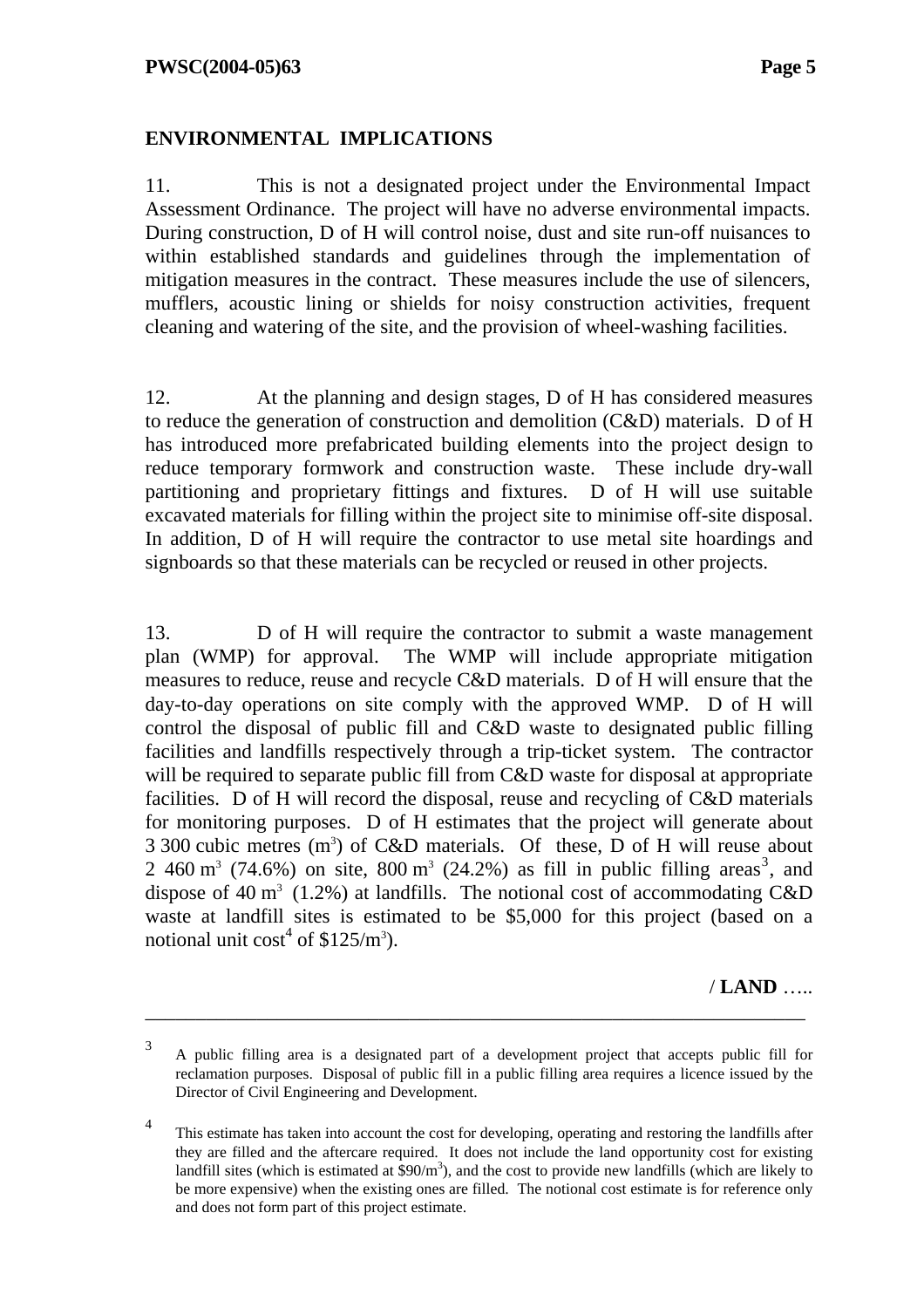# **LAND ACQUISITION**

14. The project does not require any land acquisition.

### **BACKGROUND INFORMATION**

15. We upgraded **189SC** to Category B in December 2004. D of H has completed the topographical survey of the project.

16. The proposed works will not involve any tree removal or planting proposals.

17. We estimate that the proposed works will create about 18 jobs (15 for labourers and another three for professional/technical staff) providing a total employment of 380 man-months.

--------------------------------------

Home Affairs Bureau February 2005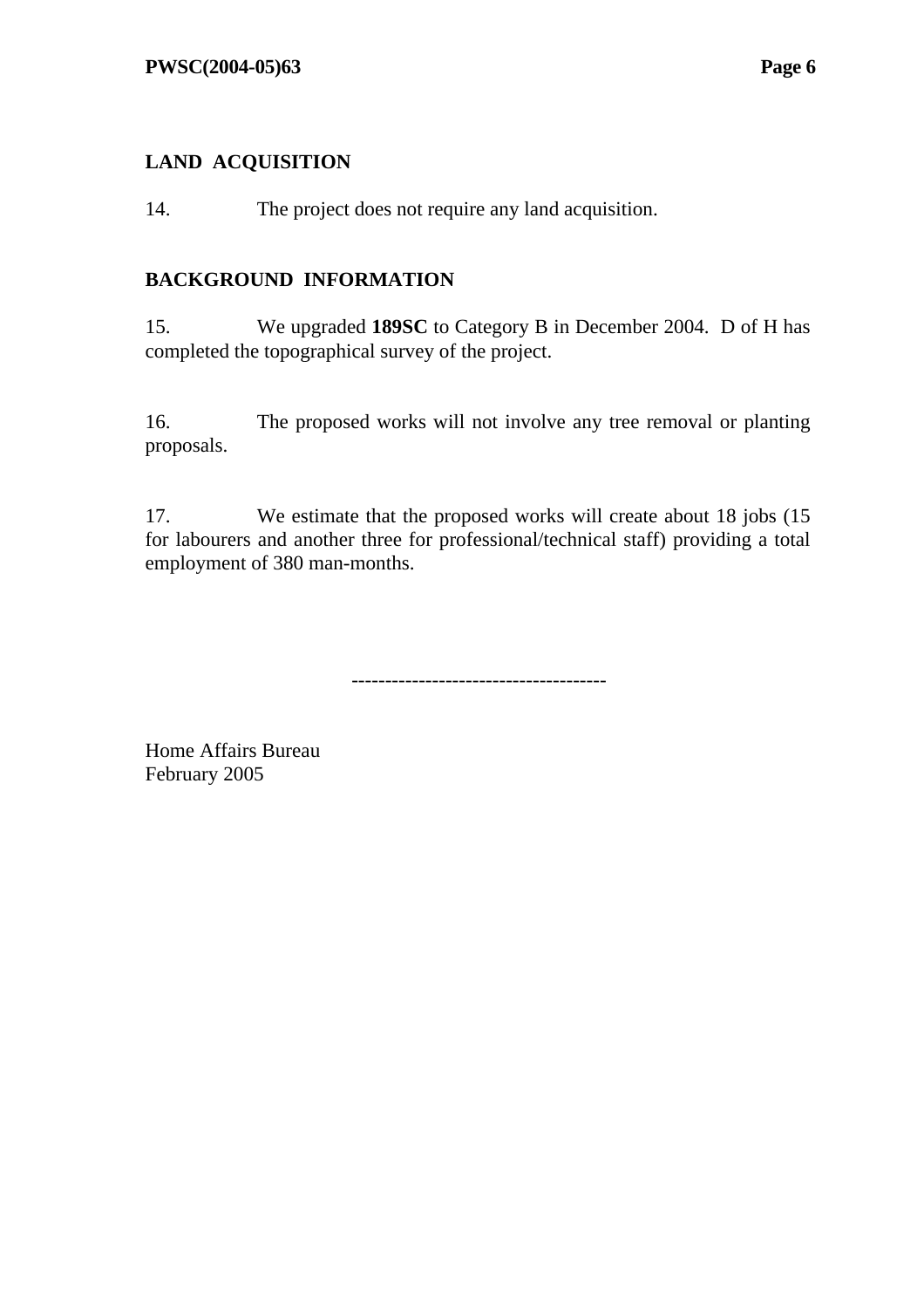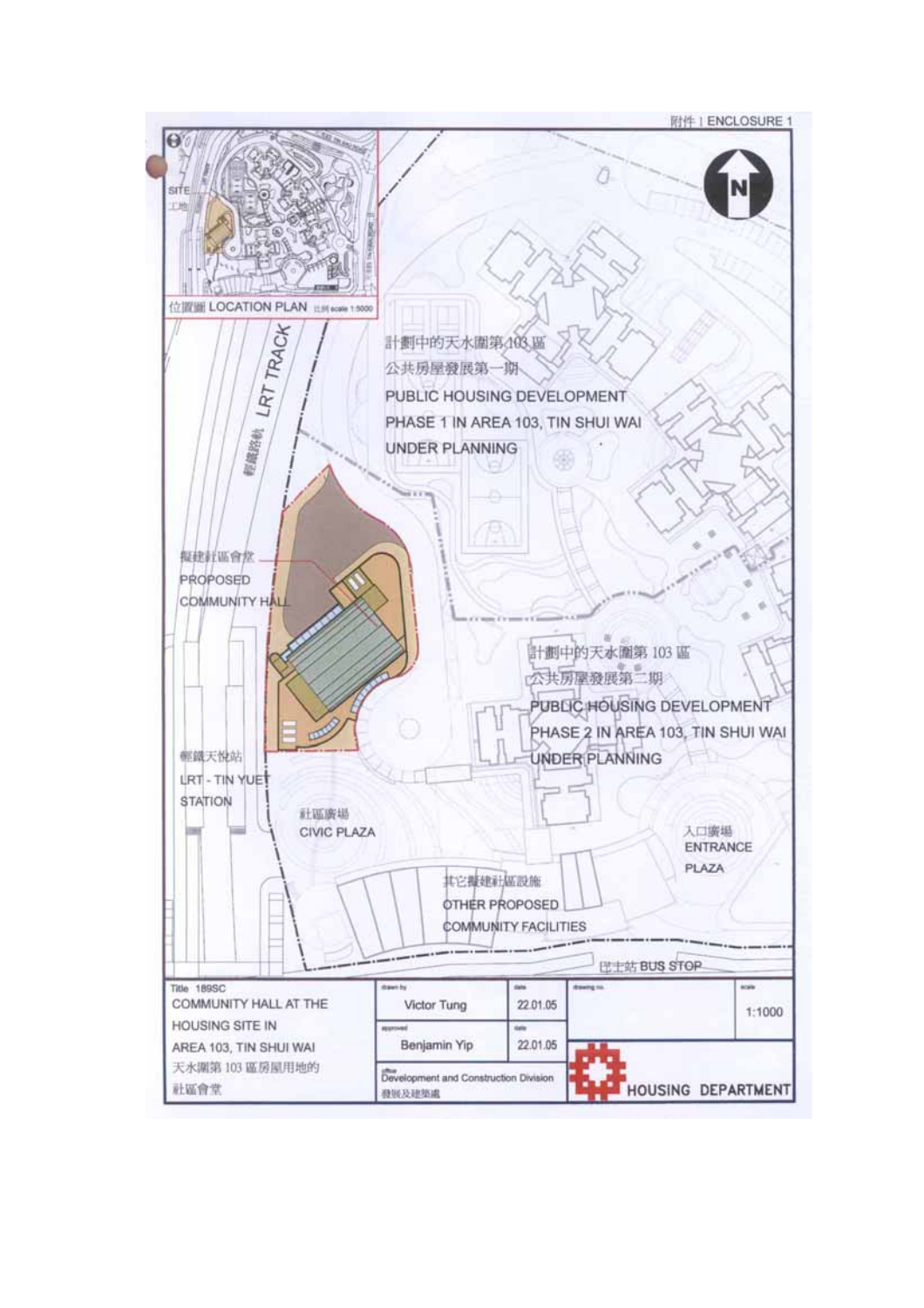